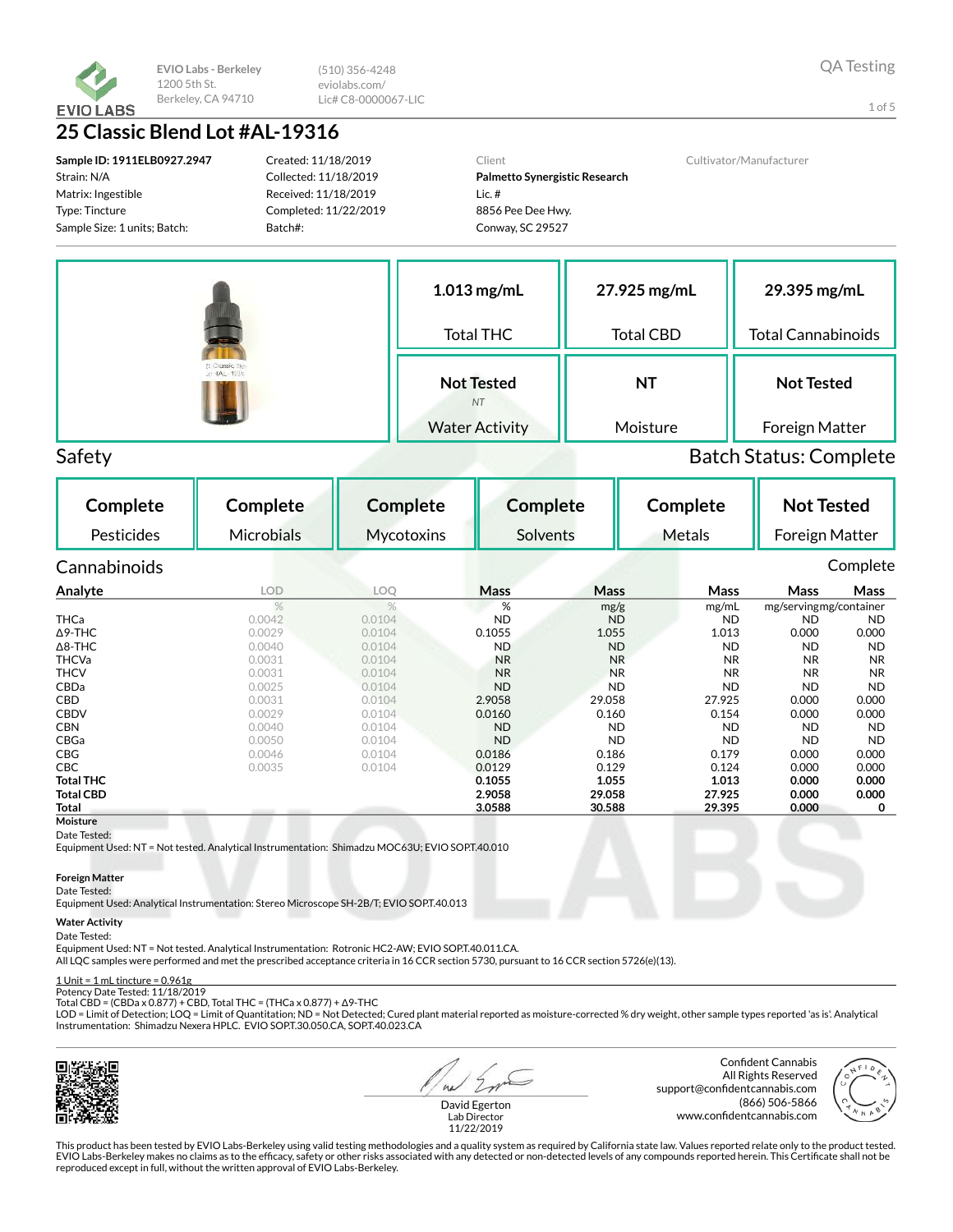

(510) 356-4248 eviolabs.com/ Lic# C8-0000067-LIC

# 25 Classic Blend Lot #AL-19316

| Sample ID: 1911ELB0927.2947  | Created: 11/18/2019   | Client                        | Cultivator/Manufacturer |
|------------------------------|-----------------------|-------------------------------|-------------------------|
| Strain: N/A                  | Collected: 11/18/2019 | Palmetto Synergistic Research |                         |
| Matrix: Ingestible           | Received: 11/18/2019  | Lic.#                         |                         |
| Type: Tincture               | Completed: 11/22/2019 | 8856 Pee Dee Hwy.             |                         |
| Sample Size: 1 units; Batch: | Batch#:               | Conway, SC 29527              |                         |

## Pesticides **Complete**

| Analyte             | <b>LOD</b> | <b>LOO</b> | Limit     |           | Mass Status   | Analyte                 | <b>LOD</b> | <b>LOO</b> | Limit     |           | Mass Status      |
|---------------------|------------|------------|-----------|-----------|---------------|-------------------------|------------|------------|-----------|-----------|------------------|
|                     | $\mu$ g/g  | $\mu$ g/g  | $\mu$ g/g | $\mu$ g/g |               |                         | $\mu$ g/g  | $\mu$ g/g  | $\mu$ g/g | µg/g      |                  |
| Abamectin           | 0.025      | 0.08       |           | ND.       | Tested        | Fludioxonil             | 0.025      | 0.075      |           |           | ND Tested        |
| Acephate            | 0.025      | 0.075      |           | <b>ND</b> | <b>Tested</b> | Hexythiazox             | 0.025      | 0.075      |           |           | ND Tested        |
| Acequinocyl         | 0.025      | 0.075      |           | <b>ND</b> | Tested        | Imazalil                | 0.025      | 0.075      |           | ND.       | Tested           |
| Acetamiprid         | 0.025      | 0.075      |           | <b>ND</b> | Tested        | Imidacloprid            | 0.025      | 0.075      |           | ND.       | Tested           |
| Aldicarb            | 0.025      | 0.075      |           | <b>ND</b> | <b>Tested</b> | <b>Kresoxim Methyl</b>  | 0.025      | 0.075      |           | ND.       | Tested           |
| Azoxystrobin        | 0.025      | 0.075      |           | <b>ND</b> | <b>Tested</b> | <b>Malathion</b>        | 0.025      | 0.075      |           | ND.       | Tested           |
| <b>Bifenazate</b>   | 0.025      | 0.075      |           | <b>ND</b> | <b>Tested</b> | Metalaxyl               | 0.025      | 0.075      |           | ND.       | Tested           |
| <b>Bifenthrin</b>   | 0.025      | 0.075      |           | <b>ND</b> | <b>Tested</b> | Methiocarb              | 0.025      | 0.075      |           | ND.       | Tested           |
| <b>Boscalid</b>     | 0.025      | 0.075      |           | <b>ND</b> | <b>Tested</b> | Methomyl                | 0.025      | 0.075      |           | ND.       | Tested           |
| Captan              | 0.035      | 0.116      |           | <b>ND</b> | <b>Tested</b> | <b>Methyl Parathion</b> | 0.025      | 0.075      |           | ND.       | Tested           |
| Carbaryl            | 0.025      | 0.075      |           | ND.       | <b>Tested</b> | Mevinphos               | 0.025      | 0.075      |           | ND.       | Tested           |
| Carbofuran          | 0.025      | 0.075      |           | <b>ND</b> | <b>Tested</b> | Myclobutanil            | 0.025      | 0.075      |           | ND.       | Tested           |
| Chlorantraniliprole | 0.025      | 0.075      |           | <b>ND</b> | <b>Tested</b> | <b>Naled</b>            | 0.025      | 0.075      |           | ND.       | Tested           |
| Chlordane           | 0.025      | 0.075      |           | <b>ND</b> | <b>Tested</b> | Oxamyl                  | 0.025      | 0.075      |           | ND.       | Tested           |
| Chlorfenapyr        | 0.025      | 0.075      |           | <b>ND</b> | <b>Tested</b> | Paclobutrazol           | 0.025      | 0.075      |           | ND.       | Tested           |
| Chlorpyrifos        | 0.025      | 0.075      |           | <b>ND</b> | <b>Tested</b> | Pentachloronitrobenzene | 0.025      | 0.075      |           | ND.       | Tested           |
| Clofentezine        | 0.025      | 0.075      |           | <b>ND</b> | <b>Tested</b> | Permethrin              | 0.025      | 0.075      |           | ND.       | Tested           |
| Coumaphos           | 0.025      | 0.075      |           | <b>ND</b> | <b>Tested</b> | Phosmet                 | 0.025      | 0.075      |           | ND.       | Tested           |
| Cyfluthrin          | 0.064      | 0.21       |           | <b>ND</b> | Tested        | Piperonyl Butoxide      | 0.025      | 0.075      |           | ND.       | Tested           |
| Cypermethrin        | 0.025      | 0.075      |           | <b>ND</b> | <b>Tested</b> | Prallethrin             | 0.025      | 0.075      |           | ND.       | Tested           |
| Daminozide          | 0.025      | 0.075      |           | <b>ND</b> | <b>Tested</b> | Propiconazole           | 0.025      | 0.075      |           | ND.       | Tested           |
| Diazinon            | 0.025      | 0.075      |           | <b>ND</b> | <b>Tested</b> | Propoxur                | 0.025      | 0.075      |           | <b>ND</b> | Tested           |
| <b>Dichlorvos</b>   | 0.025      | 0.075      |           | <b>ND</b> | <b>Tested</b> | Pyrethrins              | 0.025      | 0.075      |           | <b>ND</b> | Tested           |
| Dimethoate          | 0.025      | 0.075      |           | <b>ND</b> | <b>Tested</b> | Pyridaben               | 0.025      | 0.075      |           | ND.       | Tested           |
| Dimethomorph        | 0.025      | 0.075      |           | <b>ND</b> | <b>Tested</b> | Spinetoram              | 0.025      | 0.075      |           | ND.       | Tested           |
| Ethoprophos         | 0.025      | 0.075      |           | ND.       | <b>Tested</b> | Spinosad                | 0.025      | 0.075      |           | ND.       | Tested           |
| Etofenprox          | 0.025      | 0.075      |           | ND.       | <b>Tested</b> | Spiromesifen            | 0.025      | 0.075      |           | ND.       | Tested           |
| Etoxazole           | 0.025      | 0.075      |           | <b>ND</b> | <b>Tested</b> | Spirotetramat           | 0.025      | 0.075      |           | ND.       | Tested           |
| Fenhexamid          | 0.025      | 0.075      |           | <b>ND</b> | <b>Tested</b> | Spiroxamine             | 0.025      | 0.075      |           | ND.       | Tested           |
| Fenoxycarb          | 0.025      | 0.075      |           | <b>ND</b> | <b>Tested</b> | Tebuconazole            | 0.025      | 0.075      |           | ND.       | Tested           |
| Fenpyroximate       | 0.025      | 0.075      |           | <b>ND</b> | <b>Tested</b> | Thiacloprid             | 0.025      | 0.075      |           |           | <b>ND</b> Tested |
| Fipronil            | 0.025      | 0.075      |           | <b>ND</b> | Tested        | Thiamethoxam            | 0.025      | 0.075      |           |           | ND Tested        |
| Flonicamid          | 0.025      | 0.075      |           | ND.       | <b>Tested</b> | Trifloxystrobin         | 0.025      | 0.075      |           | ND.       | <b>Tested</b>    |
|                     |            |            |           |           |               |                         |            |            |           |           |                  |

### Date Tested: 11/20/2019

LOD = Limit of Detection; LOQ = Limit of Quantitation; ND - Not Detected; The reported result is based on as-is sample mass, e.g., wet-weight; all LQC samples were<br>performed and met the prescribed acceptance criteria in 16



 $41$ 

Confident Cannabis All Rights Reserved support@confidentcannabis.com (866) 506-5866 www.confidentcannabis.com



David Egerton Lab Director 11/22/2019

This product has been tested by EVIO Labs-Berkeley using valid testing methodologies and a quality system as required by California state law. Values reported relate only to the product tested. EVIO Labs-Berkeley makes no claims as to the efficacy, safety or other risks associated with any detected or non-detected levels of any compounds reported herein. This Certificate shall not be<br>reproduced except in full, wi

3 of 5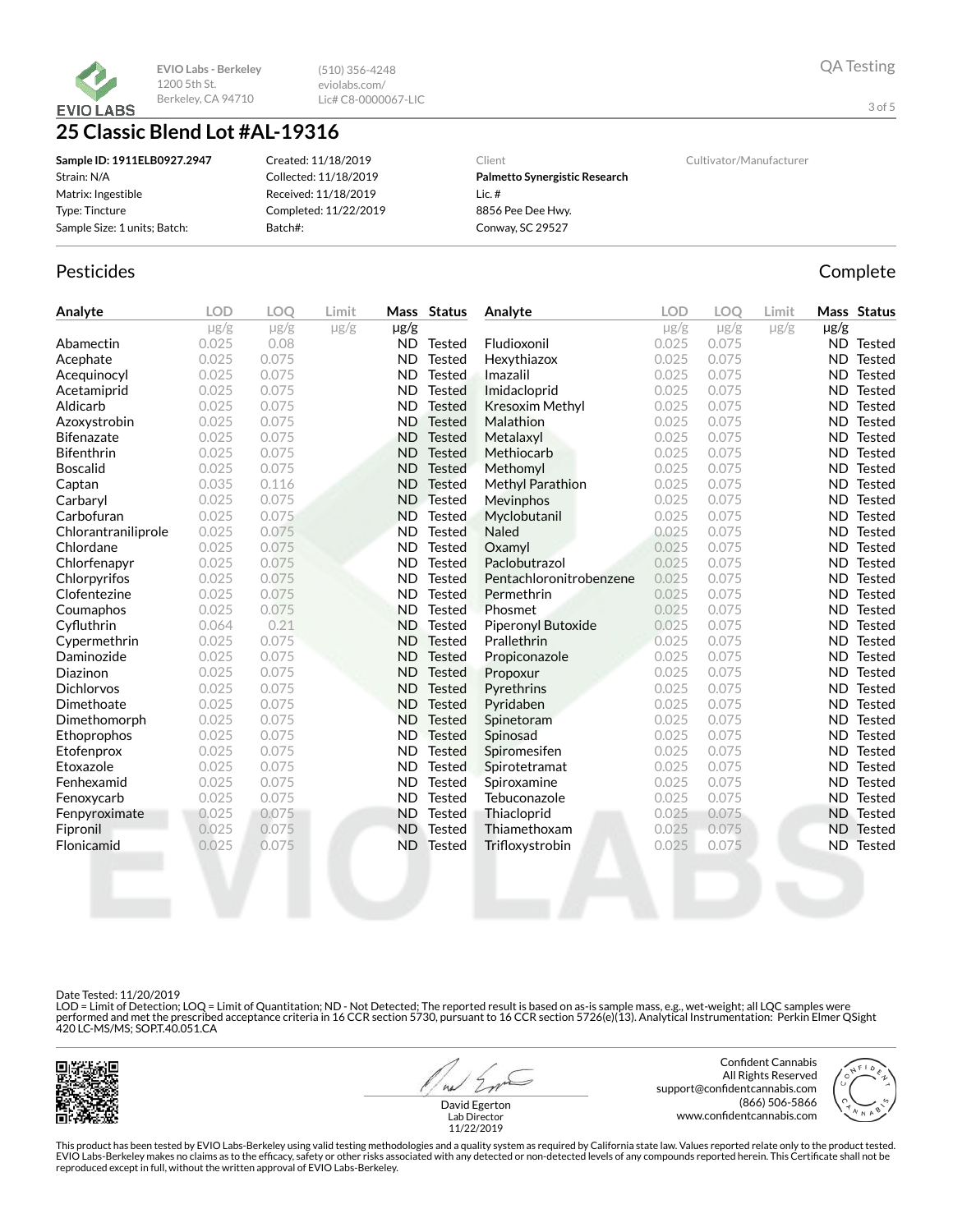

(510) 356-4248 eviolabs.com/ Lic# C8-0000067-LIC

# 25 Classic Blend Lot #AL-19316

| Sample ID: 1911ELB0927.2947  | Created: 11/18/2019   | Client                        | Cultivator/Manufacturer |
|------------------------------|-----------------------|-------------------------------|-------------------------|
| Strain: N/A                  | Collected: 11/18/2019 | Palmetto Synergistic Research |                         |
| Matrix: Ingestible           | Received: 11/18/2019  | Lic. $#$                      |                         |
| Type: Tincture               | Completed: 11/22/2019 | 8856 Pee Dee Hwy.             |                         |
| Sample Size: 1 units; Batch: | Batch#:               | Conway, SC 29527              |                         |

# Residual Solvents **Complete**

| Analyte             | <b>LOD</b> | LOQ       | Limit     | Concentration                      | <b>Status</b> |
|---------------------|------------|-----------|-----------|------------------------------------|---------------|
|                     | $\mu$ g/g  | $\mu$ g/g | $\mu$ g/g | $\mu$ g/g                          |               |
| 1,2-Dichloro-Ethane | 0.08       | 0.25      |           | ND                                 | Tested        |
| Benzene             | 0.03       | 0.12      |           | <b>ND</b>                          | Tested        |
| Chloroform          | 0.11       | 0.37      |           | <b>ND</b>                          | Tested        |
| Ethylene Oxide      | 0.12       | 0.41      |           | <b>ND</b>                          | <b>Tested</b> |
| Methylene-Chloride  | 0.66       | 0.75      |           | <b>ND</b>                          | <b>Tested</b> |
| Trichloroethene     | 0.4        | 0.4       |           | <b>ND</b>                          | <b>Tested</b> |
| Acetone             | 5.46       | 36        |           | <b>ND</b>                          | <b>Tested</b> |
| Acetonitrile        | 0.41       | 1.37      |           | <loq< td=""><td>Tested</td></loq<> | Tested        |
| <b>Butane</b>       | 41.96      | 230.4     |           | <b>ND</b>                          | Tested        |
| Ethanol             | 6.39       | 48        |           | <b>ND</b>                          | Tested        |
| Ethyl-Acetate       | 2.61       | 19.2      |           | <b>ND</b>                          | Tested        |
| Ethyl-Ether         | 3.19       | 10.51     |           | ND.                                | <b>Tested</b> |
| Heptane             | 2.99       | 24        |           | <b>ND</b>                          | <b>Tested</b> |
| Hexanes             | 0.31       | 1.03      |           | ND                                 | <b>Tested</b> |
| Isopropanol         | 3.3        | 24        |           | <b>ND</b>                          | <b>Tested</b> |
| Methanol            | 2.76       | 9.12      |           | <b>ND</b>                          | <b>Tested</b> |
| Pentane             | 6.29       | 36        |           | <b>ND</b>                          | <b>Tested</b> |
| Propane             | 7.93       | 26.16     |           | ND.                                | <b>Tested</b> |
| Toluene             | 0.98       | 3.24      |           | <b>ND</b>                          | <b>Tested</b> |
| <b>Xylenes</b>      | 1.04       | 1.04      |           | <b>ND</b>                          | <b>Tested</b> |



Date Tested: 11/18/2019

LOD=Limit of Detection; LOQ = Limit of Quantitation; ND = Not Detected; The reported result is based on nominal sample weight, and reported 'as is'; all LQC samples were<br>performed and met the prescribed acceptance criteria



 $41$ 

Confident Cannabis All Rights Reserved support@confidentcannabis.com (866) 506-5866 www.confidentcannabis.com



David Egerton Lab Director 11/22/2019

This product has been tested by EVIO Labs-Berkeley using valid testing methodologies and a quality system as required by California state law. Values reported relate only to the product tested. EVIO Labs-Berkeley makes no claims as to the efficacy, safety or other risks associated with any detected or non-detected levels of any compounds reported herein. This Certificate shall not be<br>reproduced except in full, wi

4 of 5